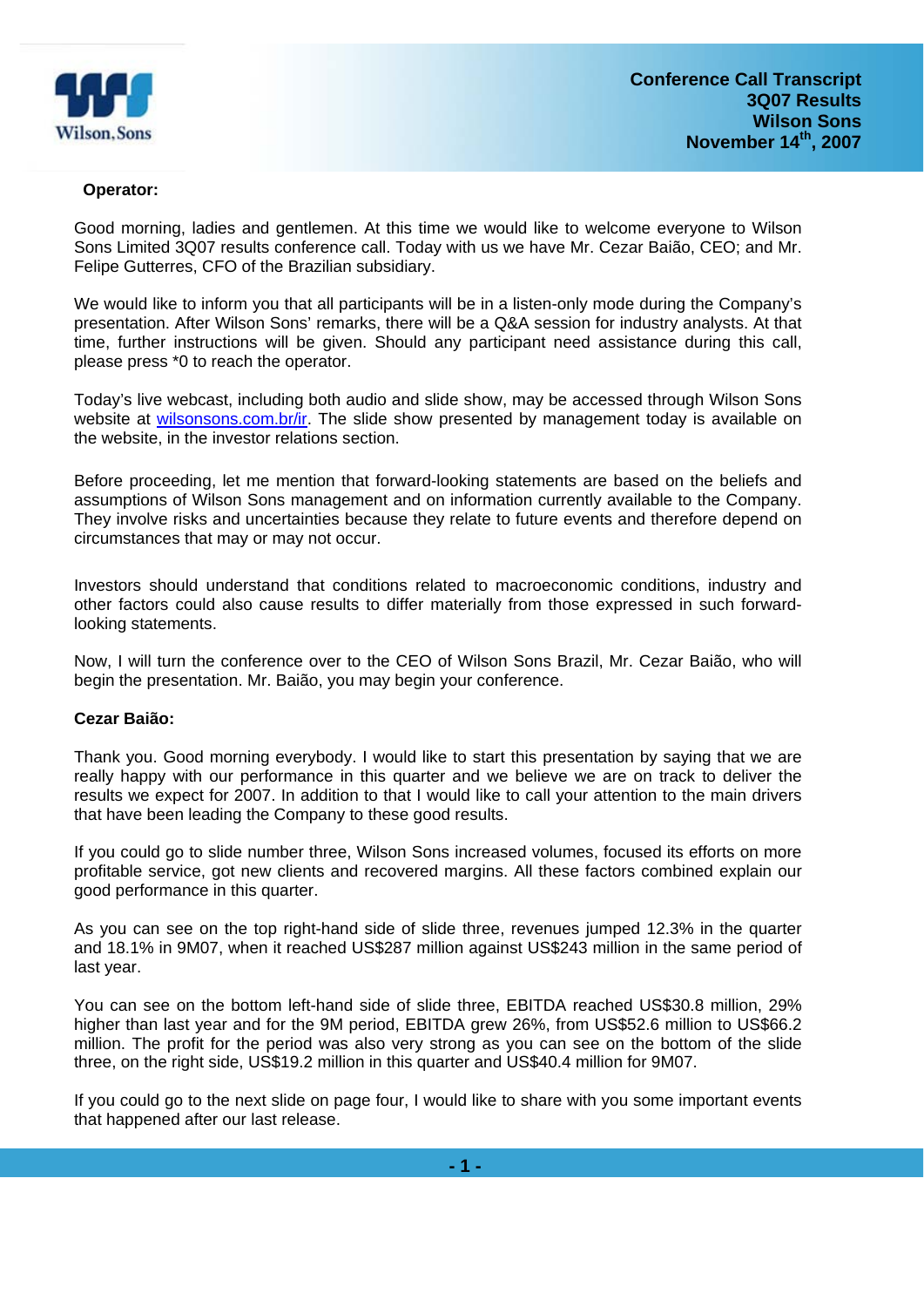

Companhia de Navegação das Lagoas: we merged CNL with Saveiros; both are subsidiaries of Wilson Sons Ltd, both acting in the towage sector and this for sure will generate synergy gains that will take advantage in 2008.

Dragaport: we signed an agreement to sell the two dredges of this company to Great Lakes & Dock Company, a North American dredging company for US\$25 million and considering that we decided to leave this sector in Brazil.

Tecon Rio Grande Expansion: we are concluding the third berth very soon. We expect to have the berth operational in the end of the 1Q08. The two Post-Panamax Gantry Cranes are entering into service; one, in December 2007 and the second one in January 2008. This for sure, will increase the productivity of our terminal which today is more or less, 45 containers/ hour. We might reach 60 containers/ hour, considering those two new Post-Panamax Gantry Cranes that will be operating in the beginning of next year.

PSVs: we have two PSVs under construction. One will be delivered in the 1Q08, and the second later in 2008, which also will increase a lot our revenues in this sector, in offshore sector next year.

Tugboat renewal fleet: we delivered Mercurius in August 2007, a tug with 45 ton bollard-pull that is now operating in the port of Sepetiba and also in October 2007, we delivered Saturno a big tug with 73 tons bollard-pull that is now operating in Porta da Madeira, in the iron-ore terminal of CVRD, northeast of Brazil.

Volans for Petrobras: we renewed the contract of Volans tugboat to support off-loading operations for Petrobras. This is a special operation that we are using our harbor tug to the offshore industry and this has been a success, and just renewed for another six months the tug-boat Volans contract with Petrobras.

So, now let me pass the ball to Felipe who will give you more details about each of our business.

## **Felipe Gutterres:**

Thank you, Cezar. If you can go to slide five, I can give you some color on port terminals. The volumes were slightly better this quarter compared to 3Q06. Port terminals moved 2.2% more containers this quarter and the trend of more deep sea full containers continued. Deep sea full containers grew 4.9% in the quarter, and 9.6% in the 9M07, compared to the same period of last year.

As we have already addressed during our last calls, the volumes did not grow more because of the transhipment in Rio Grande that moved to Montevidéu because of the lack of the space at the terminal. We strongly believe that after the expansion, we will be very competitive and this type of cargo ship should come back for the terminal.

With regards to the cargo flow, I have to call your attention to the fact that export cargos that flow through our ports continue to grow consistently, even considering the adverse environment because of the USD devaluation.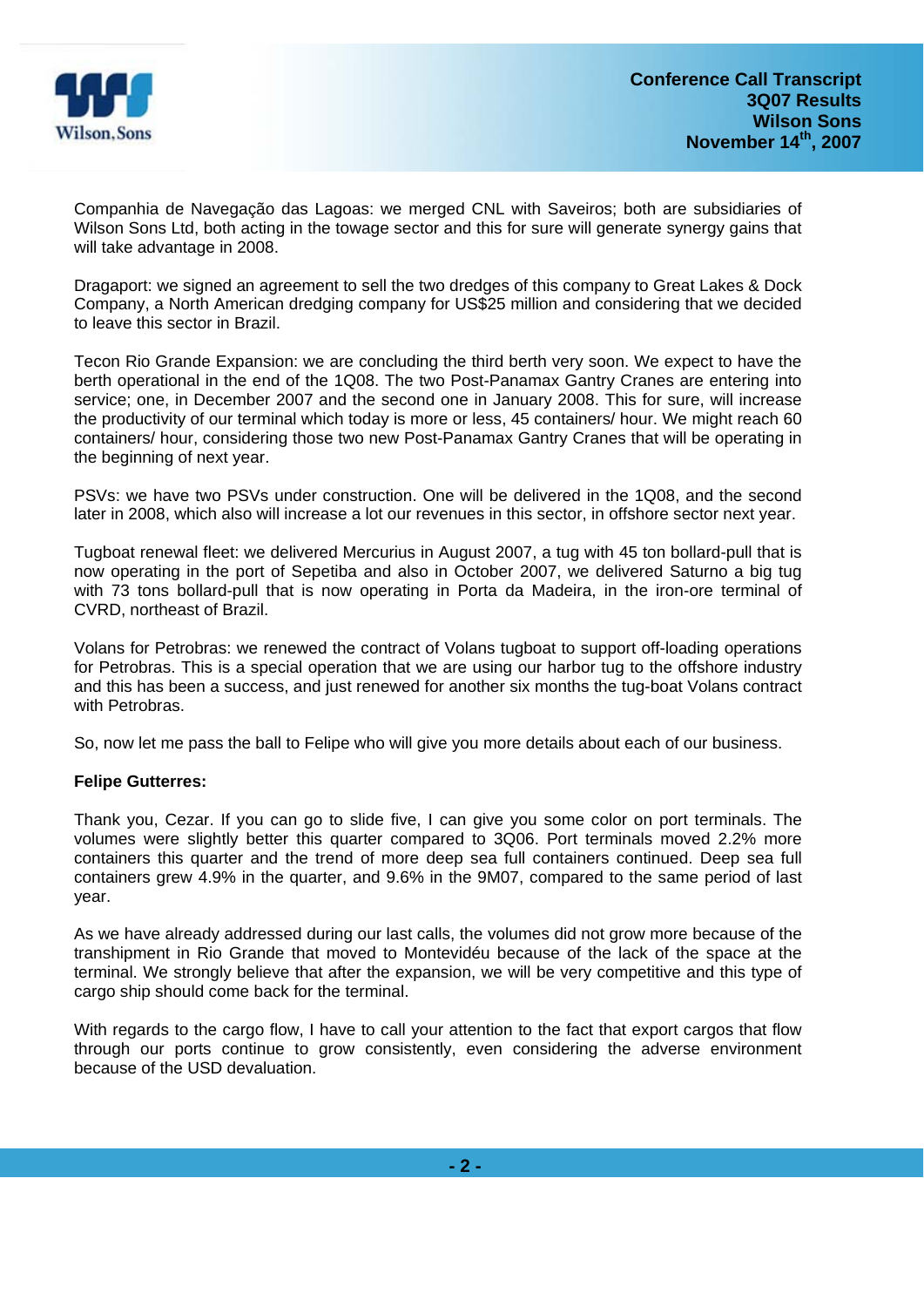

Frozen chicken accounted for 16% of Tecon Rio Grande movement, tobacco 31% and frozen meat 9% in the quarter. Going to Tecon Salvador, chemical products accounted for 27%, rubber 11% and fruits 6%.

We had also a very good result from our port terminals that served the oil and gas industry. This terminal that is called Brasco, had in 3Q07, a good result and it accounted for 11% of the total port terminal units' revenue, against only 2.7% last year.

The number of contracts served by our terminal jumped from 1.7 last year to 4 this year. In addition to that, the container terminals recovered their margins in the beginning of the 2Q06 and also in the beginning of this year, which also explains the improvement of revenues.

Going to EBITDA, as you can see in the graph, in the bottom of the page, this business unit performed 12.8% better than last year in the quarter. Basically because of the better mix of cargo moved, result of specialized terminal to the oil and gas industry, margin recovery increased in warehouse in accessories services and, basically, all of these factors combined explain why the EBITDA margin reached 34.4% or US\$13.9 million in this quarter.

In 2007, port terminals have posted an EBITDA of US\$35 million against US\$26.7 million in the 9M06; very good result.

If we can go to the next slide going to towage, another strong result was delivered in line with the 6.7% increase in maneuvers, strong growth in the special services and higher deadweight vessels served.

The special services accounted for 7% of the total revenue of this business unit this quarter, compared to only 0.9% of last year in the same period. In addition to that, this business unit also increased prices, the compensated the adverse effect of the tax rate. Revenues reached US\$41 million in the period in this quarter, which is equivalent to a growth of 22.6% in comparison to the 3Q06.

The growth in EBITDA, mainly in EBITDA margin, was the result of the higher margin of the special services and more manoeuvres this quarter and also higher margin services to higher deadweight vessels and result of more manoeuvres provided this quarter than the same period of last year.

Wilson recorded an EBITDA of US\$16.4 million, compared to 3Q06, when we posted US\$10.2 million. For the 9M07, we have delivered US\$37.4 million which is 39% higher than last year in the same period.

Going to the next chart, I can give you some information on logistics. The operational figures present consistent growth. Transport of containers increased 4.8% this quarter and the number of operations grew 13.6% in the quarter. These two effects combined explain the jump in revenues from US\$13.4 to US\$18 million in the 3Q07, which is equivalent to a growth of 34.4%. The same behavior can be observed in the 9M07 compared to 9M06.

Here, I would like to call attention to the fact that our bonded warehouse in São Paulo continued to take advantage of the booming import environment, improving the overall result of the logistics unit. Our EBITDA in this business unit reached US\$1.5 million in the 3Q07; and this business unit posted a cumulative EBITDA of US\$3.6 million in this 9M07, which is an increase of 32.7%, if we analyze this 9M06.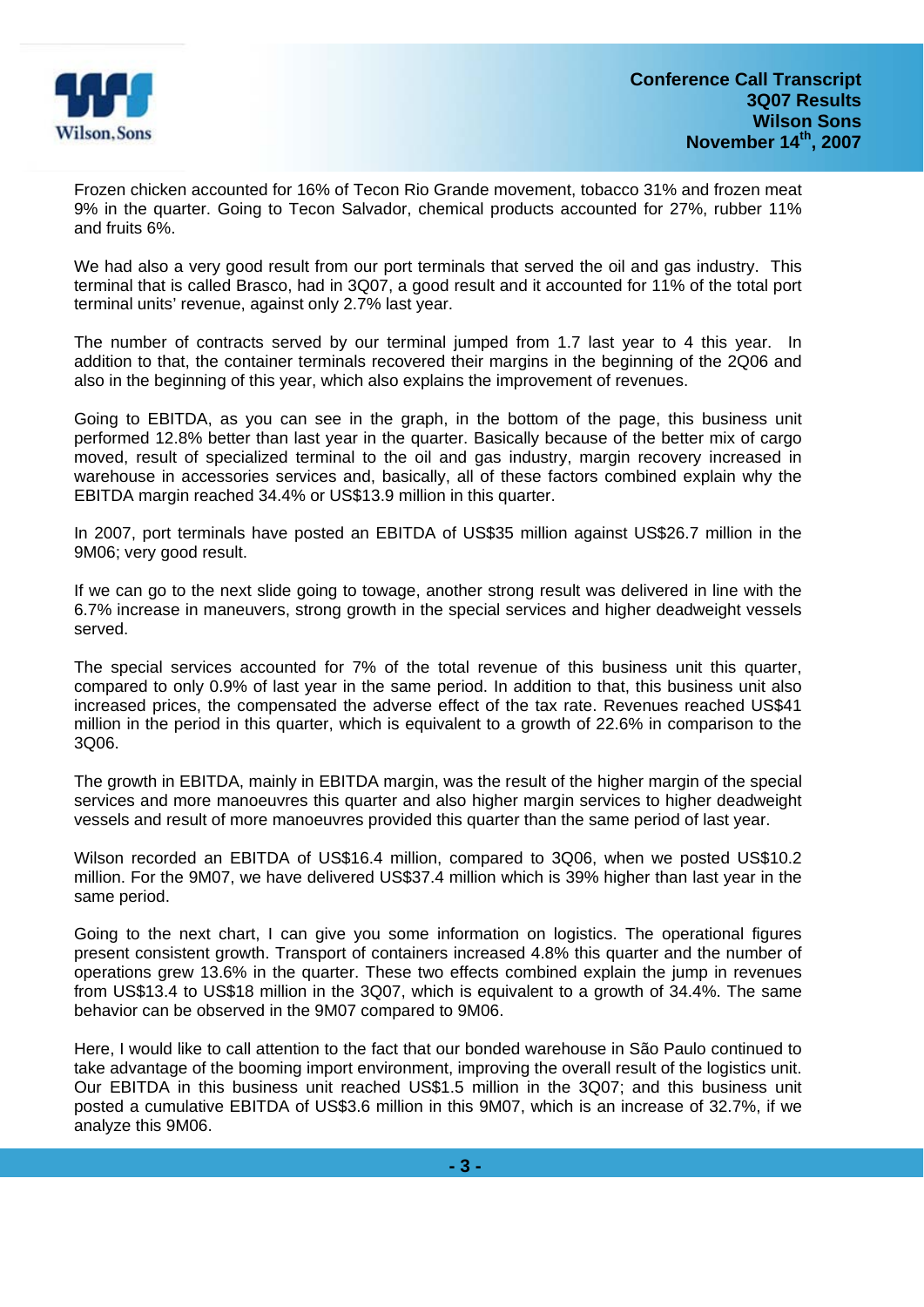

In the next chart, we can talk more about ship agency, I am on slide eight. The ship agency has been suffering with the loss of a client that we have already mentioned in our last calls. This client basically decided to open its own agency and also, we have been facing some difficulties with the dollar depreciation.

Just to remind you, the ship agency has more or less 90% of revenues denominated in USD and costs basically in reais. When the dollar depreciates, we have a mismatch and this mismatch impacts margins. On the other hand, this business unit was able to increase significantly its revenues this quarter, in comparison to last year. It was basically the result of the price increase in BL, in agencies, token in BL issued and number of containers controlled, as you can see in the operational indicators.

However, the dollar depreciation harmed the ship agency's EBITDA. The same trend can be seen in 9M period, when EBITDA shrank 7.5%. This business unit has been working hard in some cost savings such as communications, travel and other general expenses to compensate the margin decrease, and also focusing on the tramp segment in some niche market that have higher margins.

Going to slide nine, I will address offshore results. The most important remark that I have to do in this business unit is the start of operations of Fragata, our new platform-supply vessel that provides services to Petrobras in long-term contract. This new PSV explains the revenue growth this quarter, but the dollar depreciation and high crew costs have been impacting offshore margins, as you can see when you analyze EBITDA margin.

And we lost some days of operation for engine adjustments in Fragata, as well. So, EBITDA is in line with the 3Q06, US\$1.2 million against US\$1.1 million, but in the 9M07 the results were 35% better than last year, confirming the good result generated by Fragata. So, we are expecting with the new vessels that are coming a significant increase in this offshore business unit.

The non-segmented activities on page 10, I would like to call your attention to one non-recurring effect that impacted the comparison between 2007 and 2006 in the non-segmented activities in this quarter.

Wilson had some fiscal credit that was considered in the P&L this quarter, in the amount of US\$1.7 million. But, on top of this effect, what explains the variance between 2006 and 2007 in the quarter, is the poor result of Dragaport and the Shipyard that did not generated results from third-parties, because it is concentrated on inter-company products, inter-company construction.

Analyzing the 9M07, the main differences are related to higher bonus than last year, poor results from Dragaport, Shipyards focused on inter-company services, stock option provisions and finally US\$1.7 million that I have mentioned that affected, also positively the non-segmented activities result.

Making some comments on profit on page 11. The profit of this quarter is 29% better than last year, and the main movements that explain this good performance are basically the ones that we described in our last slides.

But, I would like to call attention to two main aspects; the growth in revenues, totally linked to the movement that we draft like, more volumes, more clients, and also better margin services and also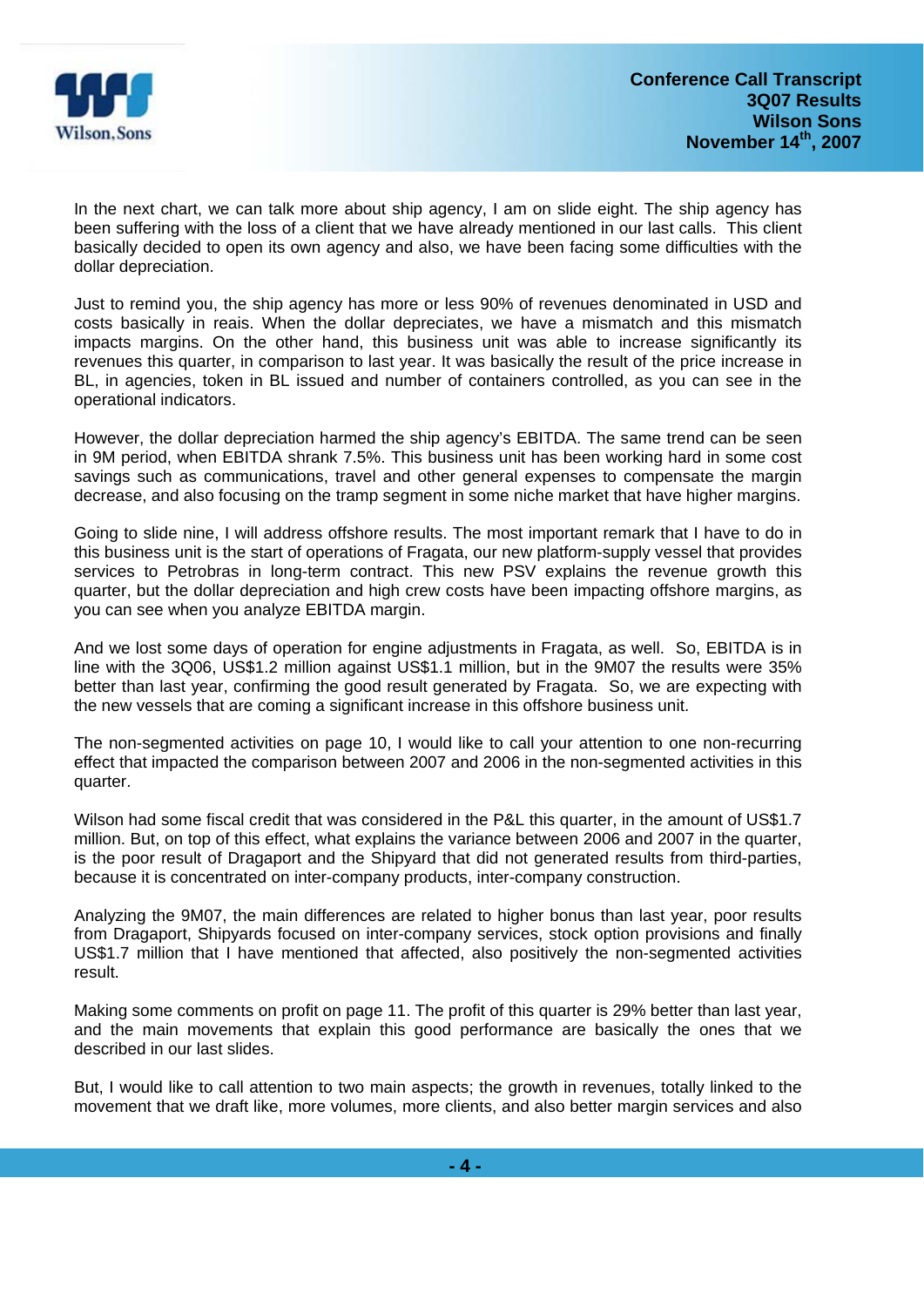

a decrease in savings, in raw materials and consumable. As a result of decrease in some activities that are very raw material intensive, such as shipyard for third-parties.

Here, for the comparison, obviously, I am excluding the non-recurring result that is similar to this credit of US\$1.7 million that net of taxes is equivalent to US\$1.1 million. So, we posted, we recorded a profit 29% better than in the same quarter of last year.

Going to the profit for the period, here considering the 9M period and excluding the non-recurring results, we recorded US\$39.3 million profit for this 9M07, which is equivalent to a jump of 37% in the period, compared to US\$29.5 million that we posted last year.

In the next slide, slide 13, I would like to give you some color on capital expenditure and leverage. We are increasing our capital expenditure to support to expansion cycle of the Company. Wilson invested US\$12.8 million more than in the same quarter of last year, which is equivalent to an increase of 103%.

The unit where we invested the most was offshore that consumed US\$15.9 million out of US\$25.2 million, followed by port terminals with US\$5.3 million, and other business units. Analyzing the 9M07, the capital expenditure increase is also dramatic; we increased 69% our investments. All of these investments are related to expansion cycle of the Company and what we forecasted in the beginning of the year.

In terms of leverage, Wilson recorded a balance in line with the last quarter, and posted a net cash of US\$45.6 million. Basically, our debt is denominated in USD and the increase compared to December 2006 is related to new funding to the platform-supply vessels.

Now I would like to pass the floor back to Mr. Baião.

## **Cezar Baião:**

Thank you, Felipe. To finish this presentation, I would like to leave you with some message. Looking at our net revenue in the slide 14, Wilson Sons has been growing at a CAGR of 24% since 2004. In the 9M07, we are already 18% ahead of the same period of 2006. In terms of EBITDA we have been improving our results at a CAGR of 26%; this year we are 26% higher than in the same period of last year, in terms of EBITDA and, finally, we are in the middle of our expansion cycle. We invested more in these 9M than we invested in the entire year of 2006. We are delivering consistent results and preparing our infrastructure to take advantages of the growing international trade flow and booming oil and gas industry in Brazil.

So, now we are ready for questions.

## **Andrew West, Harding Loever:**

Hi, gentlemen. Good set of results. One of the things that I noticed that was very impressive was personnel expenses declining significantly. Can you give me some more detailed explanation of how you are getting your personnel expenses and particularly in light of the current situation? And what is the outlook on the sort of, applying the last 9M as sort of a base rate, for personnel expenses? Is it likely to go up or stay flat?

## **Felipe Gutterres:**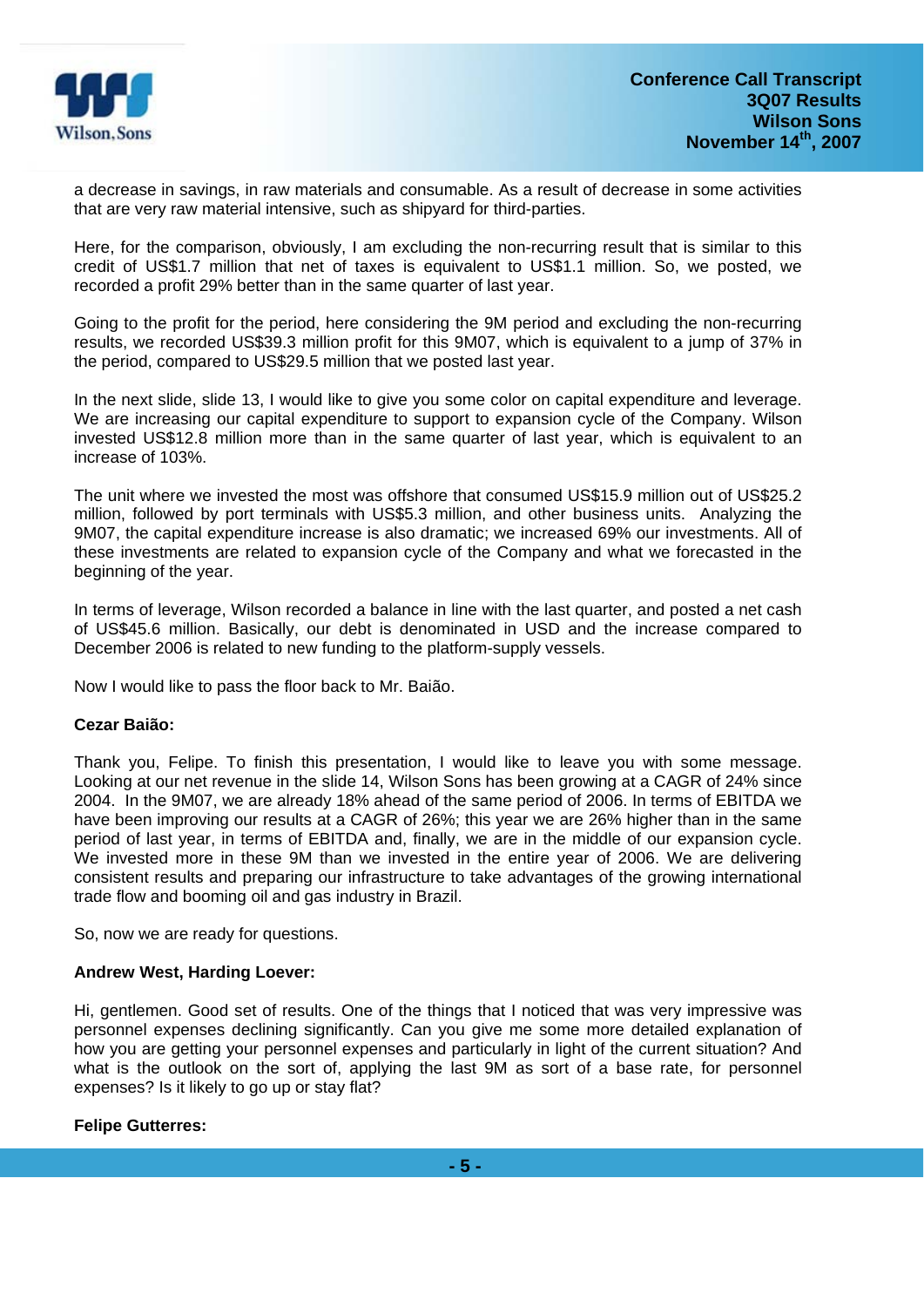

Sorry, I am afraid the personnel expenses increased by US\$8.1 million in the quarter, which is an increase of 39% more or less, compared to the same period of last year. Basically, this increase is related to the increase of our operations. We had an increase of 14% in the number of employees, an increase in the operations, specifically in the segments of logistics and terminals.

We had an increase of approximately of 3.5% in the personnel expenses related to collective agreements, that entered in place in the 1Q07 and then in the 2Q07. We are accounting the offers in stock option in the amount of US\$0.8 million this quarter, which we did not have in 2006, and also we are facing, obviously, as these personnel expenses are denominated in reais, we are facing the impact of the exchange variation. So, USD depreciated increases our personnel expenses in USD.

#### **Andrew West:**

Sorry, I got the wrong line, I was looking at the line above where you were giving cost improvements. I was in the raw materials and consumables.

#### **Felipe Gutterres:**

Right, in terms of raw materials and consumables, as we have already addressed, in general what we had was result of our operations. What we have when we provide shipyard services to thirdparties is a very high costs concentrated in raw materials and consumables. And as we had these kind of services in 2006 and we are not having these kinds of services in 2007, this decrease is this kind, or this line of expenses or costs. This is the main explanation.

#### **Andrew West:**

How currency affects hitting your customers and what sort of implications is that going to have? I am thinking particularly on the export sector. What effects do you think it is going to have on volumes or the possibility for price hikes, particularly on the terminal and towage sectors?

#### **Cezar Baião:**

In terms of volumes, although real keeps being strong against the USD, the volume of exports in Brazil is still very high and growing. On the other hand, because of the weak USD, import started to increase a lot, which is also good for our container terminals. Related to our price and revenue linked to USD with our clients, what we have been doing is we are trying to reduce the USD revenue participation in our mix of revenue, and also the last three years we managed to increase price in order to recover margin with those clients that we have our revenues linked to USD.

## **Felipe Gutterres:**

With regards to clients in the export side, even considering there are diverse environments, some export cargos are increasing very significantly, as the ones that I have mentioned in Rio Grande and also in Salvador.

## **Cezar Baião:**

Like frozen chicken for instance, it has been growing every month even with very weak USD.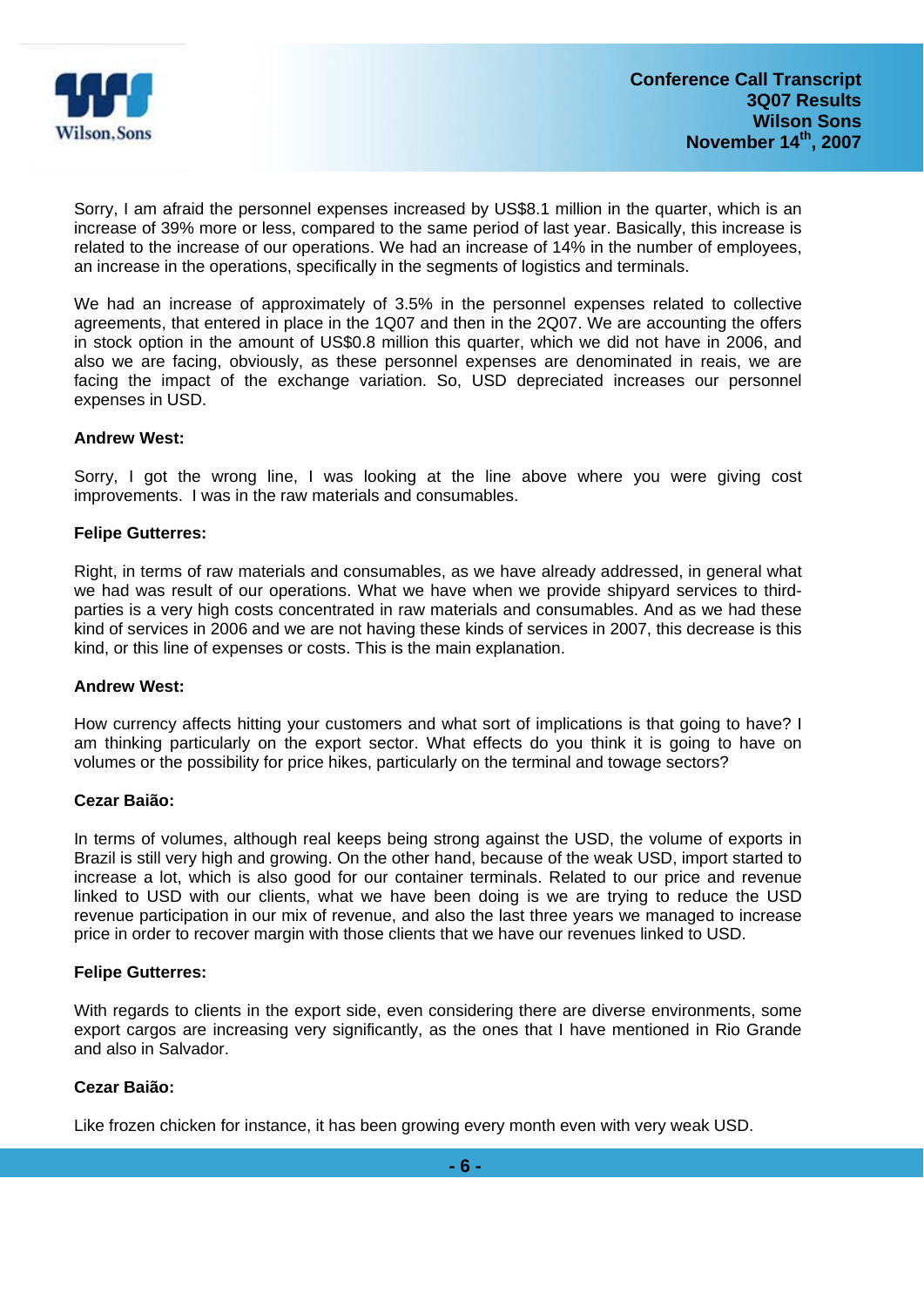

## **Felipe Gutterres:**

Another example is rubber.

#### **Cezar Baião:**

Not considering container terminals, iron-ore volumes in Brazil has been growing a lot the exports and this is also very good for our towage segment.

#### **Andrew West:**

Another question I had is how sustainable is this trend in special operations in your towage sector. Is this a one-off or is this a long-term trend that you see you can continue to grow?

#### **Cezar Baião:**

It is not that easy to tell you, but some of our special operations in towage, we are providing a special service to the offshore industry. And this specific example I can tell you that we are very positive that this will remain, but services related to salvage and ocean towing, this is quite difficult to predict. But most of our special operation this year was to the offshore industry, which we are very positive that they will remain.

#### **Andrew West:**

Thank you very much.

## **Adam Rackley. Montanaro:**

Hello, looking at currency again, during the 9M07, the real appreciated about 17% against the USD. Could you explain the sensitivity in this, to this appreciation, what the kind of percentage impact in your EBITDA was?

#### **Felipe Gutterres:**

In general terms, considering the actions that we took nine months to mitigate this effect, general terms, when USD depreciates 10%, it impacts our result in 13%, but as we succeed in focusing on higher margin services, we increase volumes and also we had margin recovery to offset this adverse effect of the exchange rate during this period. The exchange rate impact was not significant to our results in the 9M period.

## **Adam Rackley:**

Thank you.

## **Vanessa Ferraz, ABN Emerald:**

Good morning, on your long-haul and full containers increasing in Tecon Salvador, could you please tell us what products impacted the most this line and what we should see in the future?